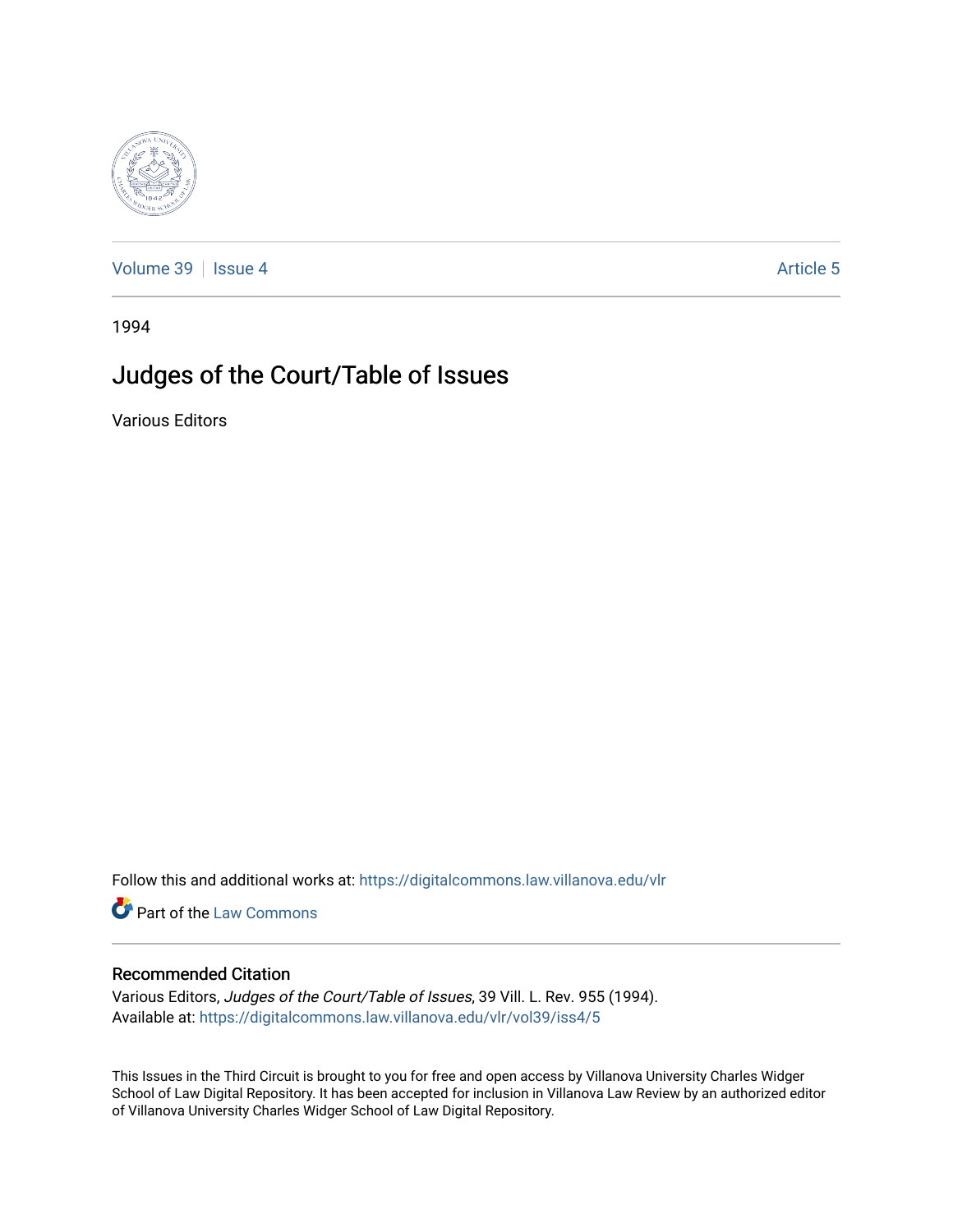# **Third Circuit Review**

### **JUDGES** OF **THE COURT**

DOLORES **K.** SLOVITER, *ChiefJudge* EDWARD R. BECKER WALTER **K. STAPLETON** CAROL Los MANSMANN **MORTON I. GREENBERG** WILLIAM **D. HUTCHINSON** ANTHONY J. SCIRICA ROBERT **E. COWEN RIcHARD** LOWELL NYGAARD SAMUEL A. ALITO, JR. JANE **R.** ROTH TIMOTHY **K.** LEWIS THEODORE ALEXANDER MCKEE H. **LEE** SAROKIN **COLLINS** J. SEITZ, *Senior Judge* RUGGERO J. ALDISERT, *Senior Judge* MAX ROSENN, *Senior Judge* **JOSEPH** F. WEIS, JR., *Senior Judge* LEONARD I. GARTH, *Senior Judge*

#### TABLE OF **ISSUES**

| Common Law Right of | Punitive Damages  1105                        |  |
|---------------------|-----------------------------------------------|--|
|                     | Public Access 981 Release-Dismissal Agreement |  |
|                     | Constitutional Law  1005 Validity  1135       |  |
|                     | Corporate Law  1033 Right to Counsel  1163    |  |
|                     |                                               |  |

**(955)**

Published by Villanova University Charles Widger School of Law Digital Repository, 1994

1